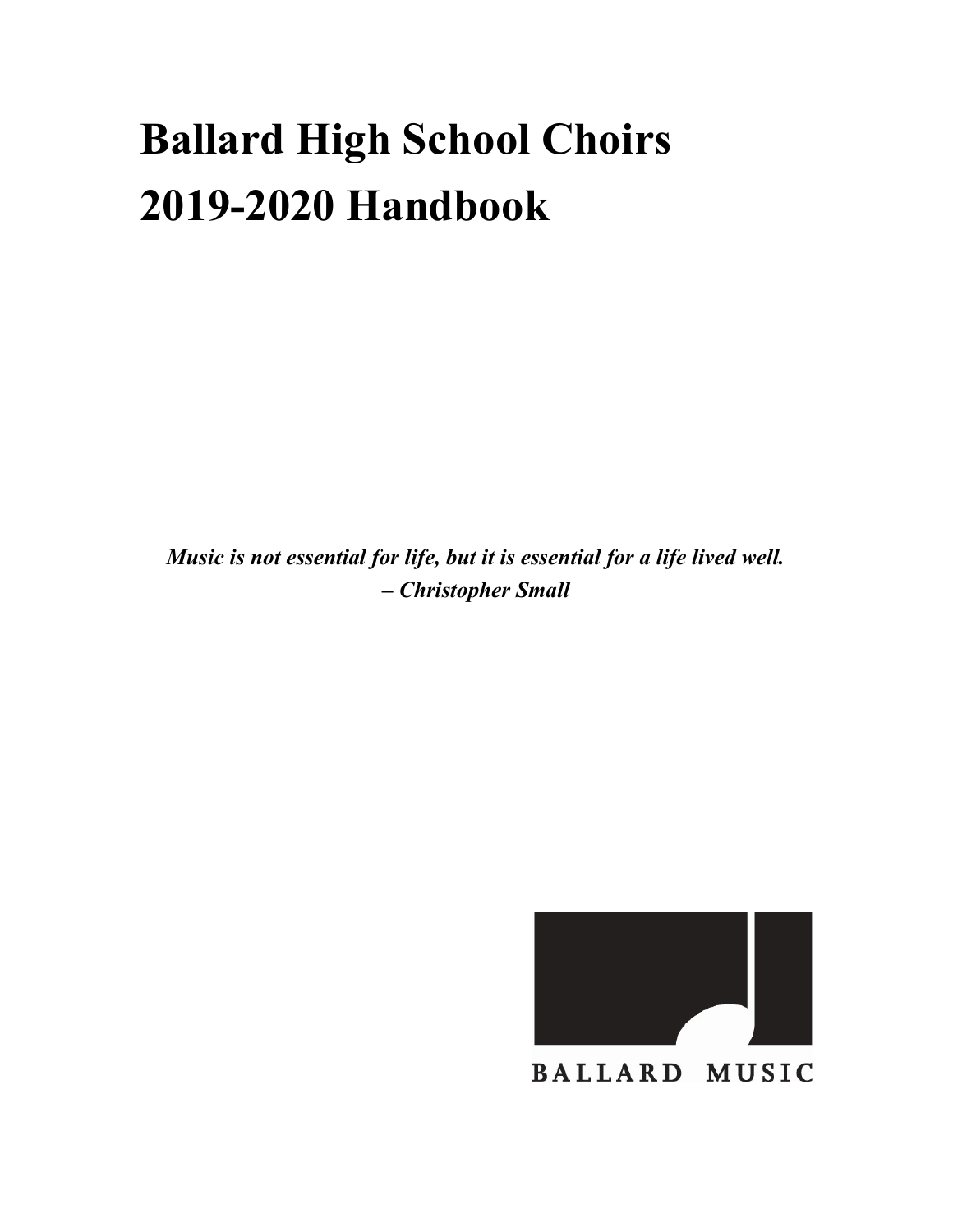September 9, 2019

Dear Students and Parents,

Welcome to the Ballard High School Choir Program! I look forward to working with all of you as we continue the strong tradition of choral music at BHS.

The purpose of this handbook is to provide a guide and insight into the choral program. In it you will find CHOIR DESCRIPTIONS, an explanation of the choir GRADING SYSTEM AND OBJECTIVES, a listing of REHEARSAL PROCEDURES AND EXPECTATIONS, the POLICY ON PERFORMANCE ABSENCES, a detailed PERFORMANCE DRESS CODE, other GENERAL INFORMATION you may find useful, and an ACKNOWLEDGEMENT FORM. Please read over all its contents and refer to it throughout the year.

I strongly encourage each family to become involved in the Ballard High School Performing Arts Boosters, which has been created to provide a better musical experience for every student in our program. In the process, you will have the opportunity to interact with dedicated and motivated parents and guardians who, like you, want the best possible experiences for their children.

Music is an art. It is my goal as a choral music educator to shape, foster, and bring to life the artist within you. I am committed to helping you develop skilled voices, attentive ears, and artistic minds. Students in the choral music program are challenged to grow musically and vocally to their greatest potential. They are expected to respect their director, their fellow musicians, the music they perform, and the work each of us must do to become the best choir(s) possible. Students are also expected to show responsibility for their individual contribution by giving their best effort at all rehearsals and performances.

As we all process the sometimes troubling and difficult world that we live in, know that I believe in you, I care about you, and I am committed to challenging and wrestling through many issues with you. United together I believe we can make our school and eventually our world a better place. Know that you are safe, welcome, and valued in this room. Together we will create an environment in which each of us can grow and learn in a safe place, regardless of race, religion, gender, gender identity, sexual orientation, class, or physical or mental ability. My hope in that through this program we will come together with our unique abilities to create and add beauty to our world through the gift of art and music.

Best wishes for a wonderful year!

Sincerely,

Courtney Rowley Director of Choirs chrowley@seattleschools.org (206) 252-1035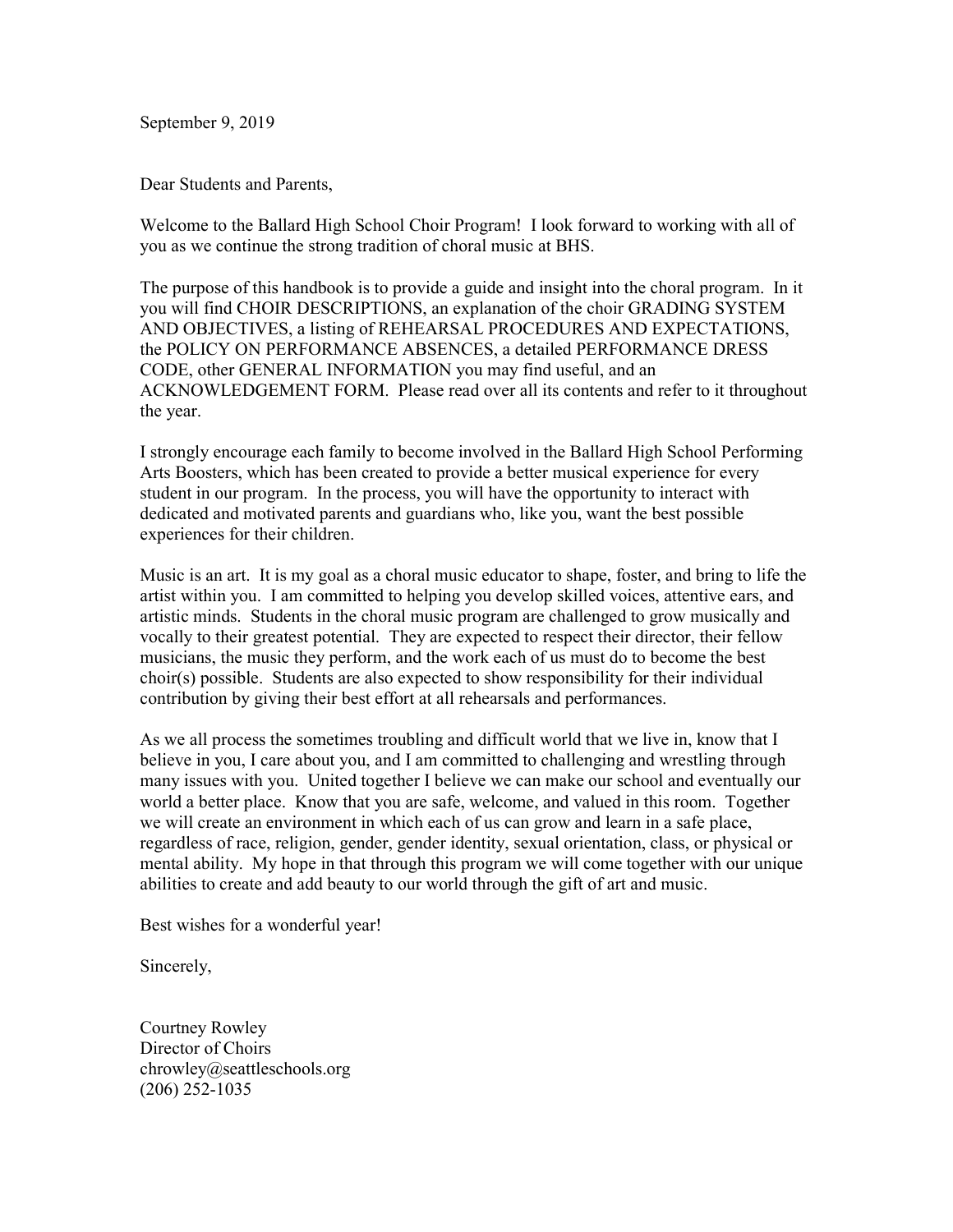# CHOIR DESCRIPTIONS

#### TREBLE CHOIR

Treble Choir is open to all students with upper voices (soprano and alto) in the school who enjoy music and wish to become better singers and performers. All ninth grade sopranos and altos who wish to join choir will begin their high school choir experience in this ensemble. Treble Choir learns and performs music for the treble voice in a variety of musical styles, from classical to Broadway and pop. Students will learn correct vocal technique, music theory, sight-reading, expressive singing, and how to work together to create a dynamic musical performance. Students are encouraged to take Treble Choir for as many years as they wish.

#### ADVANCED CHORALE

Advanced Chorale is an ensemble made up of intermediate to advanced musicians with soprano and alto voices. Students will sing and perform quality choral literature of the highest level from a large variety of genres, cultures, and styles. This group performs at numerous school concerts and festivals, as well as additional honors and invitational concerts, throughout the year. In addition to their performance schedule, students spend time developing advanced music reading and comprehension skills, as well as refining their vocal technique and their ability to sing expressively. Advanced Chorale attends fall choir camp and frequently travels on a choir tour.

#### **CONCERT CHOIR**

Concert Choir is a large performing group for all voice parts (soprano, alto, tenor, and bass). Students sing and perform quality choral literature from a variety of genres, cultures, and styles. There is an emphasis on building musicianship skills through a program of sight reading, music theory, ear training, and vocal technique. This group performs choral literature of the highest level at four to five school concerts and two to three festivals throughout the year, where they consistently receive Superior ratings. Concert Choir also attends fall choir camp, participates in numerous workshops and invitationals, and frequently travels on a choir tour.

#### VOCAL JAZZ

Vocal Jazz is a small mixed ensemble for advanced singers. Students will sing a variety of choral literature with an emphasis on jazz music. A high level of sight reading, music theory, ear training, and vocal technique is expected. The group participates in vocal jazz festivals throughout the northwest and performs at numerous singing gigs in and around the Seattle area. Auditions are held each spring for the following school year. Sound technician and jazz rhythm section may also be enrolled each year.

#### WOMEN'S CHAMBER CHOIR

Women's Chamber Choir is an extracurricular ensemble for soprano and alto voices that rehearses twice a week (after school on Tuesdays and before school on Fridays). Students perform advanced choral literature for women's voices. They participate in Solo and Ensemble and consistently receive Superior ratings. Women's Chamber Choir also participates in various smaller concerts and gigs throughout the area.

#### MEN'S ENSEMBLE

Men's Ensemble is an extracurricular ensemble for tenor and bass voices that rehearses twice a week (after school on Tuesdays and before school on Fridays). Students will sing a variety of music including doo-wop, contemporary rock, pop, classical, and folk music. Men's Ensemble performs for all school concerts as well as assemblies, gigs throughout the area, and at Solo and Ensemble.

"In this world of political, economic, and personal disintegration, music is not a luxury it is a necessity. Not simply because it is therapeutic, nor because it is the universal language, but because it is the persistent focus of our intelligence, aspiration and good will." – Robert Shaw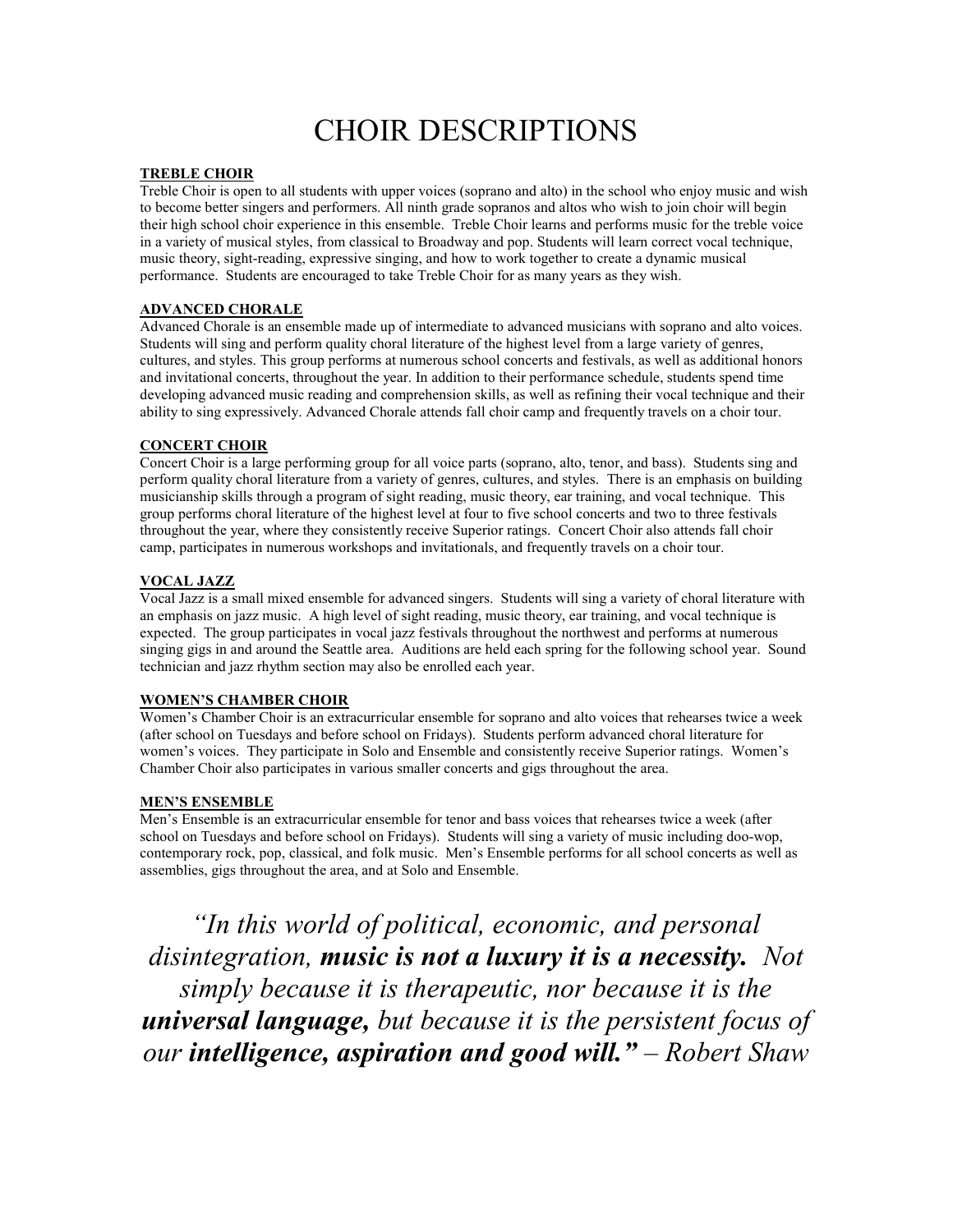# GRADING SYSTEM AND OBJECTIVES

The depth of coverage of material in this course requires active student engagement and participation. The failure to attend class prevents active student engagement. Because active student engagement is a necessary component of this class, attendance, tardiness, and class participation will be considered as a basis for grading in this course. Each student is given 5 points for Daily Participation. Doing work for other classes or work not assigned to be done during class, sleeping, social talking, being tardy or leaving class early without an excuse are all circumstances that may result in loss of your daily participation points. Students will receive no participation points for days on which they have unexcused absences.

Student grades will be based on the following:

Daily Participation – Students earn 5 points each day and can lose points for the following reasons:

- Excessive Socializing or Talking.
	- o Our primary goal in choir is to make music. It is our goal to ensure that rehearsals are run in a fun but efficient and effective manner at all times. This should be the goal of the singers as well. It is easy to become distracted in a room full of students. I will always try to keep you on task but it is your job to accept the responsibility for your actions. The single most disruptive element to a rehearsal is excessive talking. Please come to choir and SING. That is why we are here.
- Gum, Candy, Food, or Soda.
	- o You cannot sing correctly if you are consuming food, drinks, or chewing gum in class. Water is fine and encouraged!
- Materials not brought to or being used in class.
	- o Always have your folder and a pencil and mark your music.
- Poor Posture and Alignment.
	- o This inhibits proper singing.
- Unauthorized use of cell phones or other electronic devices.
	- o Studies have shown that the brain can take up to 10 minutes to reengage after responding to a cell-phone distraction. A 'ding' or 'buzz' from a phone or the illumination of a screen can distract even the best of students let alone those around them. Cell phones, while important tools for communication and even research, offer very little to the classroom setting in a music ensemble. College and professional musicians do not use cell phones during rehearsals and performances. Therefore, cell phones will not be allowed during Ballard music rehearsals. To help allay the temptation to have a phone on a music stand or to pull one out of a pocket, students will be requested to place their cell phone in the numbered cell phone holder near the front of the room when they enter class. After music rehearsal, students can pick up their phones on the way out of class.
- Disruptive Behavior.
	- o Not staying in the seating chart.
	- o Leaving before dismissed.
	- o Rough housing.
	- o Disrespectful behavior towards classmates or teachers.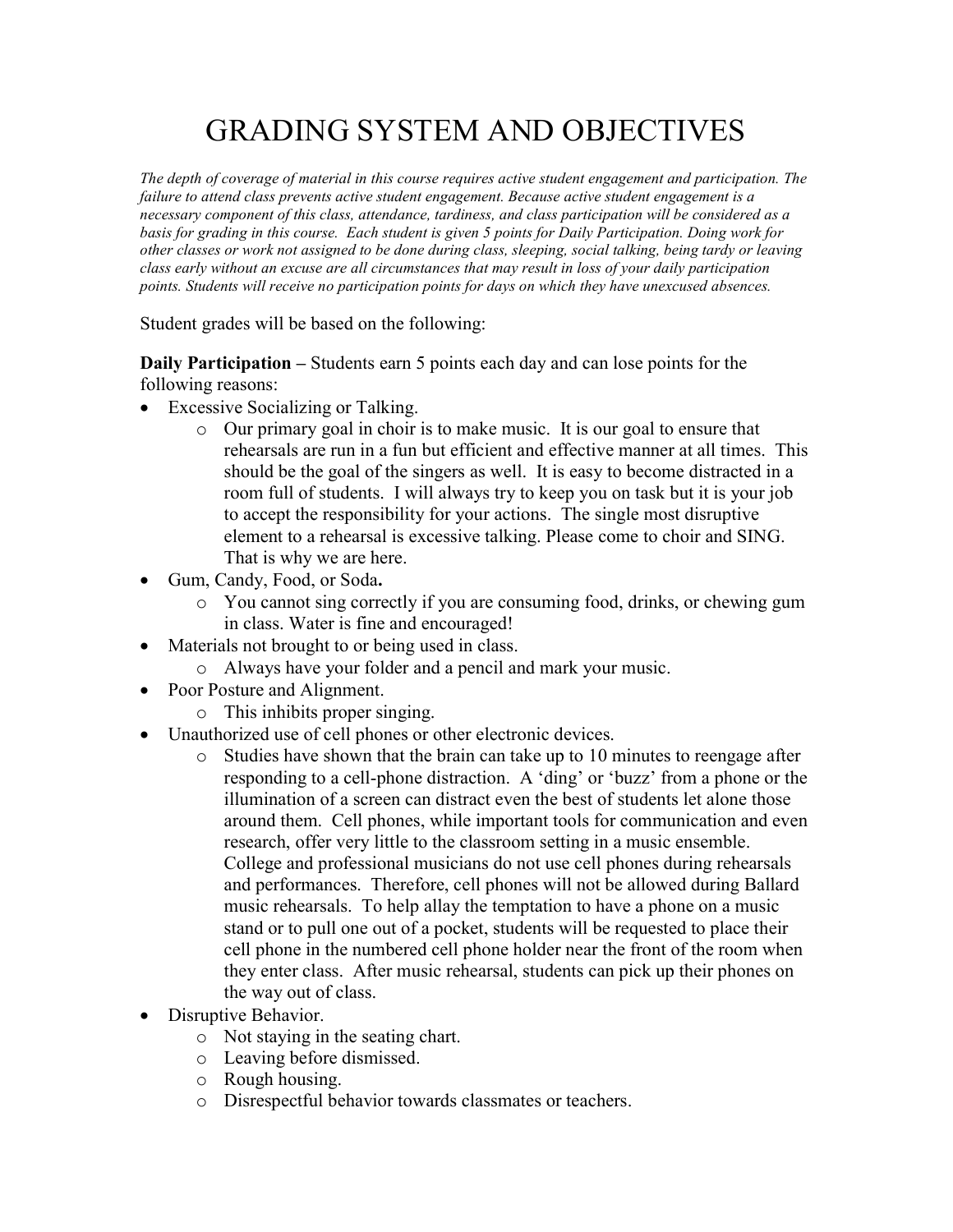- Performance Points Students earn up to 100 points for participation in each required concert.
	- o Attendance for the entire concert is required. We must all support each other's portion of the concert.
	- o Students may also be required to attend dress rehearsals or extra rehearsals as deemed necessary.
- Test Scores Several quizzes, worth a variety of points, may be administered throughout the year to test student's musical comprehension and growth.
	- o These tests may be written or sung. Students must be prepared to sing alone in front of the director or with a small group in front of the class. Occasionally students may be asked to sing brief passages alone in front of the class, but these occasions will not be graded.

### CHOIR MUSICAL OBJECTIVES:

Students will:

- 1. Recognize notes and note values.
- 2. Demonstrate knowledge of time signatures.
- 3. Demonstrate knowledge of key signatures.
- 4. Identify the keys on the keyboard.
- 5. Use solfege for the development of sight reading skills.
- 6. Sing major, minor, and chromatic scales.
- 7. Read treble and bass clef.
- 8. Perform basic rhythmic patterns using all note values and rests.
- 9. Demonstrate proper posture and alignment for singing.
- 10. Demonstrate an understanding of the "singer's breath".
- 11. Experiment with various vowel colors.
- 12. Sing with proper diction.
- 13. Develop their vocal range.
- 14. Demonstrate knowledge of the soft palate.

My goal is an "A" for everyone! Can you do it?

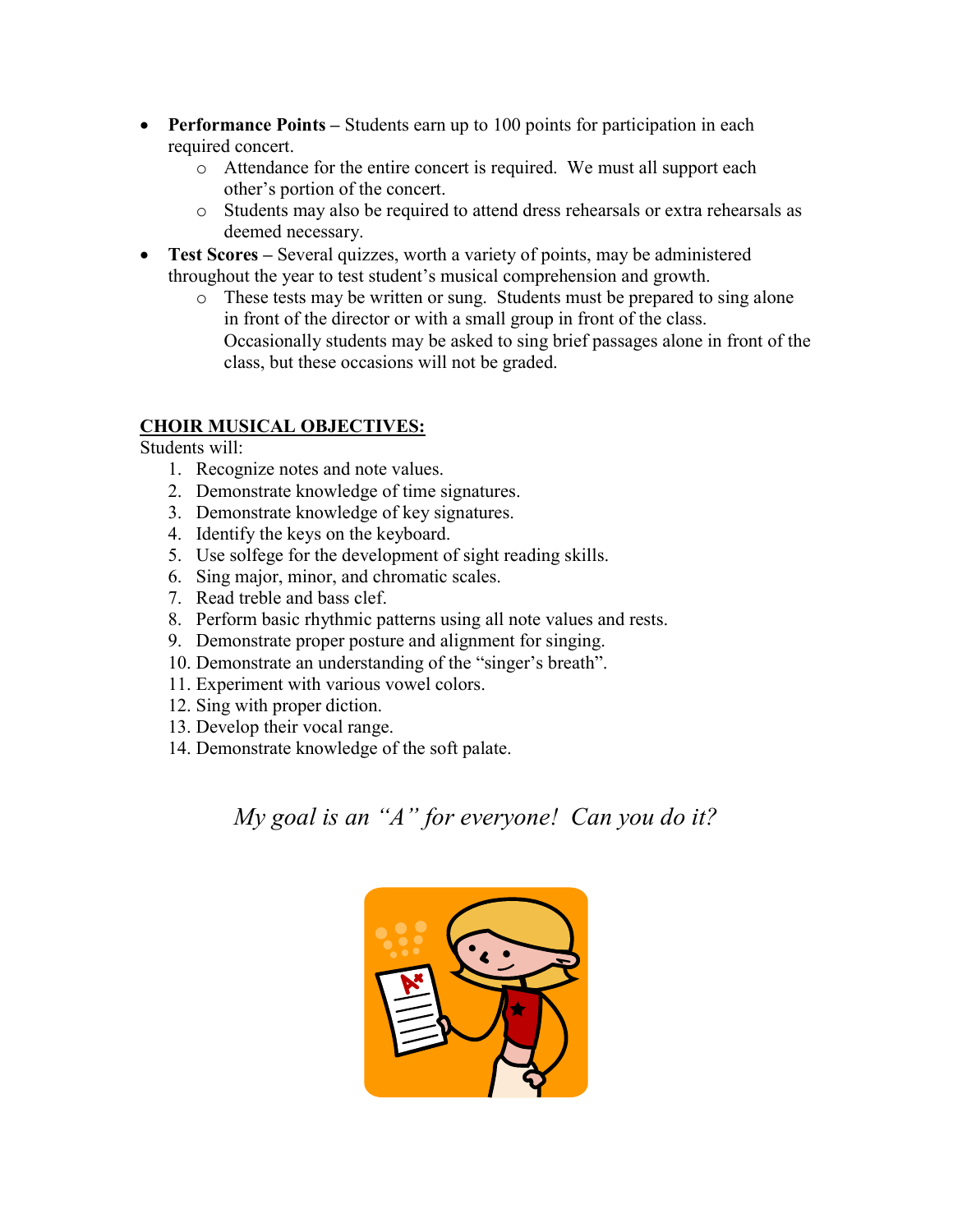# REHEARSAL PROCEDURES AND EXPECTATIONS

- 1. Be in your seat with your folder and a pencil at the start of class.
- 2. You will be expected to participate fully every day that you are in attendance. I realize that there will be some days you will not feel like singing. However, if you are well enough to be in class, you will need to participate to the best of your ability. Singing with a cold, a sore throat, or an upset stomach may be a bit uncomfortable, but it should not hurt your voice. If, however, you are having difficulty phonating (your voice is hoarse or cutting out in certain ranges) or you feel pain when phonating, you need to speak with me before class so that I can evaluate your vocal situation and we can come up with a plan for your participation.
- 3. Please do not chew gum, eat, or drink anything other than water in class.
- 4. Listen and pay attention at all times during rehearsal. Even if only one section is rehearsing, everyone else should be following along in the music. Plan to talk very little and sing a great deal when you come to rehearsal!
- 5. Sing with good posture and alignment at all times. Make great alignment a habit, rather than something you save for performances.
- 6. Mark your music IN PENCIL during rehearsals.
- 7. Willingly try everything you are asked to do. I will never ask you to do something that will not help you to grow as a musician.
- 8. Do not write on the white board.
- 9. Do not play the grand piano. This is an extremely expensive instrument and we only have one!
- 10. Keep cell phones put away in your assigned cell phone slot. Consider this your first and only warning. Your cell phone will be confiscated for the period if it is out.
- 11. Conflicts with the performance schedule and other personal business should ALWAYS be discussed OUTSIDE OF CLASS and on a one-on-one basis with the director.
- 12. Choral music is an art that occurs in the moment. If you're not in class during rehearsals then you miss something that can't be made up or created on your own. If you need to use the bathroom in an emergency situation, wait for an appropriate interval and then leave quietly.
- 13. A respectful attitude toward your classmates and the director must be maintained at all times. There will be challenging times in this class, but there will be many more good times. I want you to enjoy choir and a positive atmosphere will make that possible.

"Always rehearse your performance because you will perform your rehearsal."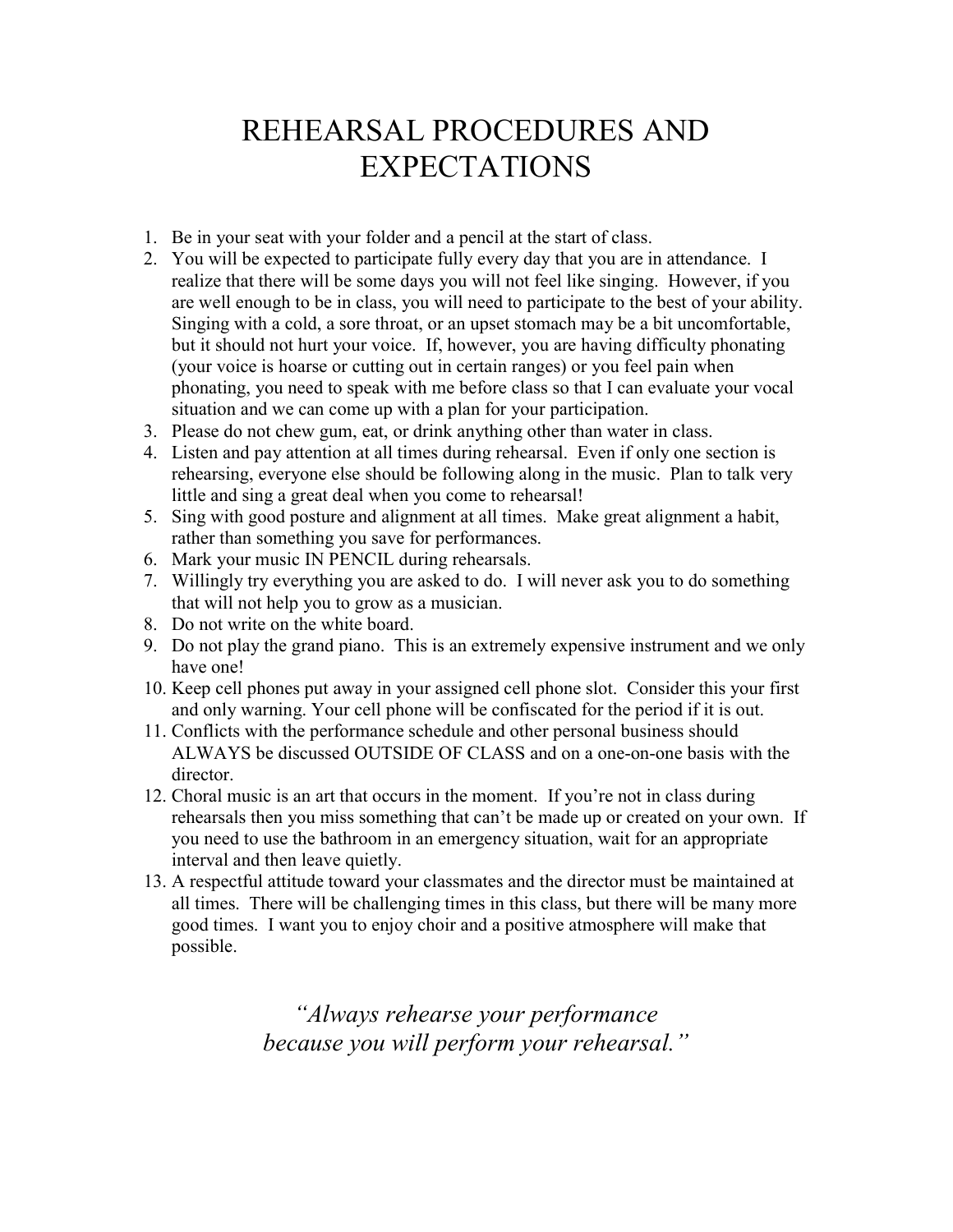# POLICY ON PERFORMANCE ABSENCES

As a member of the Ballard High School Choirs, you are required to be at all dress rehearsals, performances, and festivals. Important musical factors such as balance and blend are affected by the absence of even a single performer! You accept the responsibility to be at required concerts when you join a musical group. Your grade will reflect how well you meet this responsibility.

- Look over the calendar carefully NOW. Note the performances which are required as a member or your choir.
- Decide which optional activities you might want to be involved in.
- Write appropriate dates on your family's activity calendar NOW.
- Absences from required concerts will result in loss of points with the exception of:
	- o Illness Students claiming illness but having attended school the day of the concert and the day following the concert will not be excused.
	- o Death in the immediate family
	- $\circ$  Planned absence This means that the director has been notified several weeks (if not months) in advance, and that every attempt has been made to rectify the conflict.
- Absences from required concerts due to the following reasons will not be excused:
	- o I had to work. Students are given the performance schedule on the first day of school so that they can avoid conflicts with work schedules. Employers told far in advance of a specific date will most likely avoid it.
	- $\circ$  I couldn't find a ride. There are many other students in the choral program that will gladly help you get to and from the concert. In addition, we have a wonderful public transportation system. If you are having trouble finding a way to get here, please speak to the director.
	- o I had family obligations. The performance schedule is given out on the first day of class so that students can clear their calendar and avoid personal conflicts.
	- o I forgot. Students are reminded daily for at least one week prior to a concert and are given a performance schedule on the first day of school.
- If after speaking with the director it is determined that you MUST miss a performance, you will have the opportunity to do a written make-up assignment:
	- o Make-up assignments are eligible for up to 80% of performance points.
	- o They are due by the end of the quarter.
	- o Make-up Assignment: Write a three-page, double-spaced paper on a musical topic of your choice. Ideas include composers, bands, singers, types of music, compositions, musical time periods, musical genres, etc. Please consult and list three scholarly sources when writing the assignment.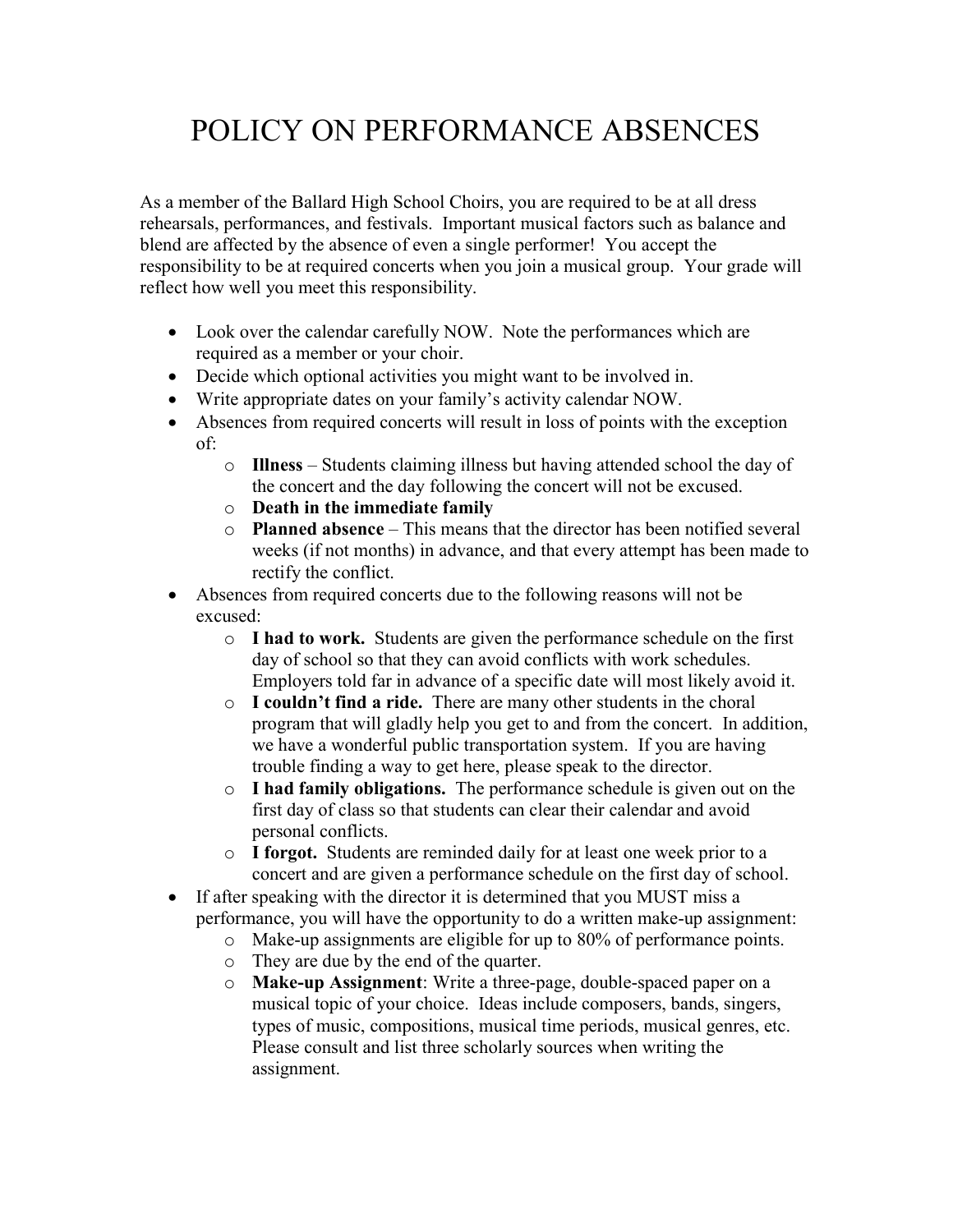### PERFORMANCE DRESS CODE

#### Tuxedos

Those wearing a tux must purchase their own white wing-tip tuxedo shirt (with studs). These should be purchased from Ted Brown Music in the University District (on the corner of NE  $50<sup>th</sup>$  St and Roosevelt). Alterations to tuxes are arranged through Ted Brown Music and will be paid for by the student. Black dress-shoes, black socks, and a white undershirt must also be purchased and worn. Tuxedo pants, jacket, black bow-tie, and cummerbund will be provided.

#### Dresses/Skirts and Tops

Those wearing a dress/skirt and top must purchase their own black, low heeled, closed-toe dress shoes or character shoes. These will be worn with every dress in the choir program. Nude or skin-colored nylons or knee-highs must also be purchased and worn. Formal dresses (Treble Choir) or skirts and tops (Concert Choir, Advanced Chorale and Women's Chamber Choir) will be provided. Your dress may need to be altered. These alterations will be organized by the choir program.

#### Vocal Jazz Suits

Vocal Jazz men will be required to purchase a separate jazz uniform, consisting of black dress pants, a dress shirt, a tie, and your black tux jacket. This attire will be chosen at the beginning of the school year and will be kept by each member.

#### Vocal Jazz Dresses

Vocal Jazz women will also be required to purchase a separate dress for jazz festivals and performances. This dress will be chosen at the beginning of the school year and will be kept by each member.

As we strive for excellence in our music making, we must do our best to look as professional as we sound. Sloppy looking choirs make a poor impression upon audiences and judges. Long hair must be pulled off of the face. All jewelry must be taken off with the exception of small stud earrings. Concert attire should be clean and neatly pressed for each performance. Music department attire is to be worn ONLY at music department events. A student who loses or damages a uniform will be charged the fees necessary for replacing it.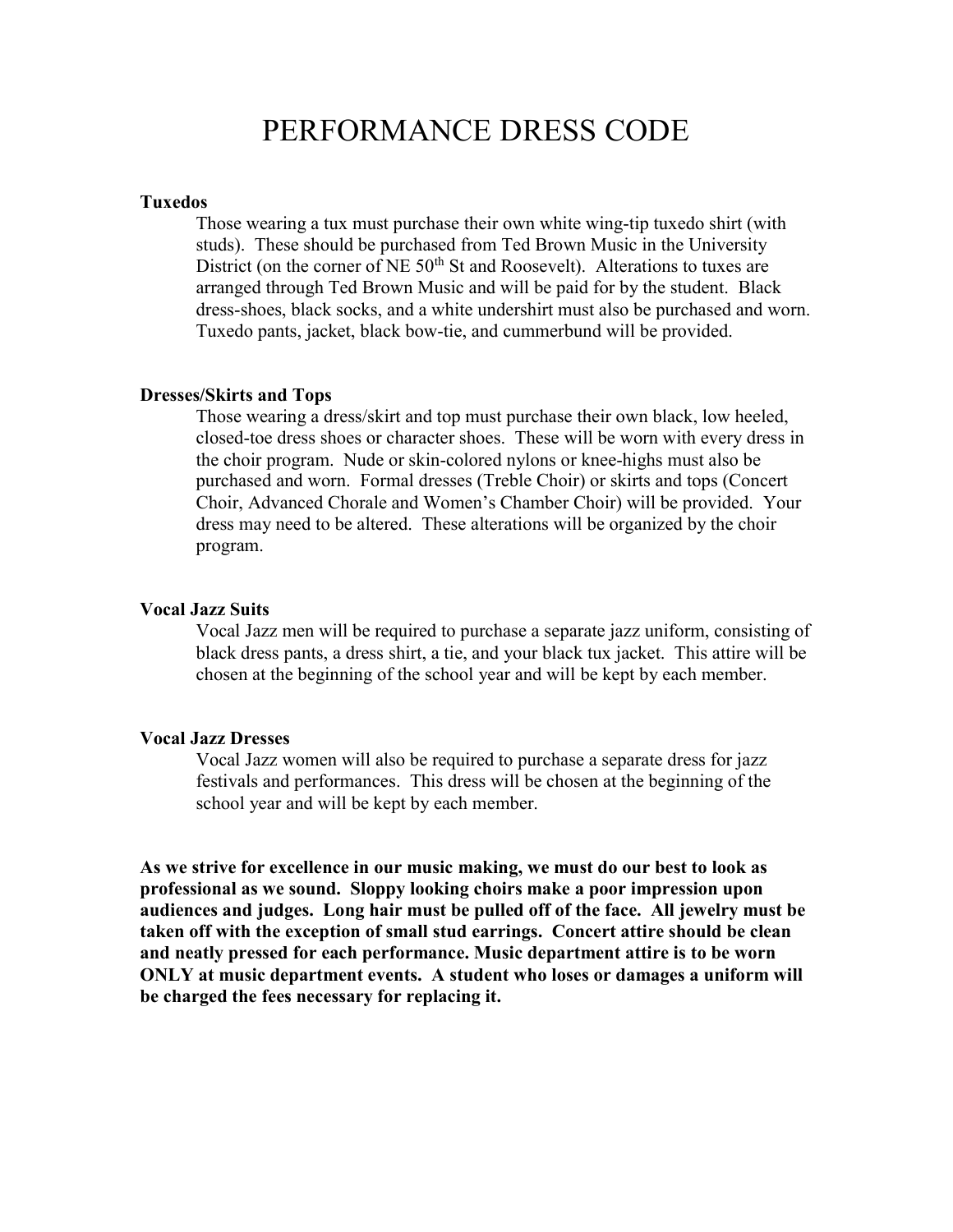# GENERAL INFORMATION

### Voice Lessons

Students in the Ballard Choir Program are encouraged to study voice privately with a voice teacher. Benefits of doing so include:

- Growth of vocal ability
- Increased musicianship
- Improved stage presence which benefit:
	- o Communication skills
	- o Presentation skills
	- o Interpersonal skills
- Personal goal setting and achievement skills
- Increased self confidence and stronger contribution to the choir team

Students may arrange to take lessons with one of the voice instructors who teaches lessons at school during class, and can also obtain a referral for a voice teacher outside of the school day from Ms. Rowley.

### Teamwork

Choir is a TEAM activity. Please remember that every singer is integral to the team. Even those students who do not study privately or choose to participate in extracurricular ensembles are important. The best singer, when singing alone, does not a choir make.

### Varsity Letters

Students in the Ballard High School Choirs are eligible to earn a Varsity Choir Letter. Students do this by meeting a number of criteria that go above and beyond the day to day expectations of choir. Interested students should see the director ASAP.

### Financial Assistance

If at any time during the year you experience financial hardship that inhibits paying for a required fee, please call, e-mail, or send a note. You may also talk to me before or after class. WE WILL FIND A WAY TO MAKE IT WORK!!!

### Music With A Sacred Text

Ballard choirs have consistently received excellent ratings at festivals and competitions throughout the region. This is because we sing music which is considered to be of the finest quality and because we perform it at an extremely high level. Some of this music (often taken from required lists) contains sacred text. It is our intent to expose students to as many cultures and varieties of quality music as possible. It is not, however, our function or our desire to impose a series of beliefs upon a student or group of students. This statement is supported by the American Choral Directors Association as well as numerous state music education associations.